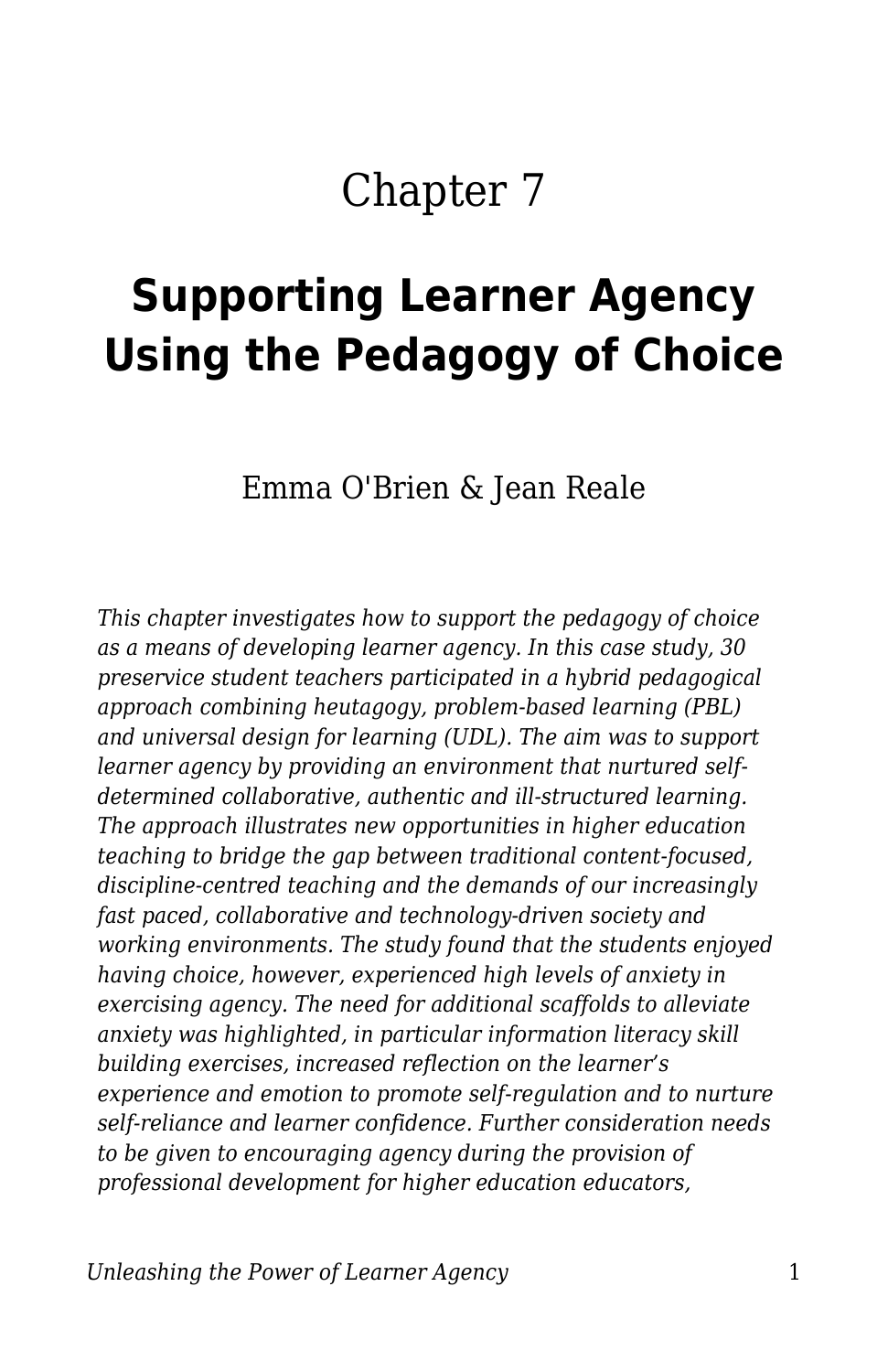*particularly in the context of risk taking, opening teaching approaches and articulating metacognition around their teaching decisions to students to facilitate the modelling of agency in the educational system.*

Education is the process of training man(sic) to fulfil his aim by exercising all the faculties to the fullest extent as a member of society.

Aristotle

### **The implications of learner agency in today's society**

Due to the rapid pace of change (Puncreobutr, 2016), 21st century society demands new skillsets, in particular the ability to adapt, problem solve, self-appraise and collaborate between disciplines and geographical locations (Paccagnella, 2016; OECD, 2017). These skillsets are often in stark contrast to those promoted in traditional educational systems. Such systems are largely siloed, and content focused, teaching individuals' discipline-centred skills which allow them to succeed in a specific career path (Costley & Dikerdem, 2011). Success is largely dependent on the ability of students to demonstrate prescribed learning outcomes for which they are awarded grades.

To bridge the gap between traditional education and the needs of 21st century society, students need to learn how to adapt to change by making informed choices about their own learning through agency. Educators must provide a safe space to urge students to take an active role in their learning, encouraging them to pre-empt problems,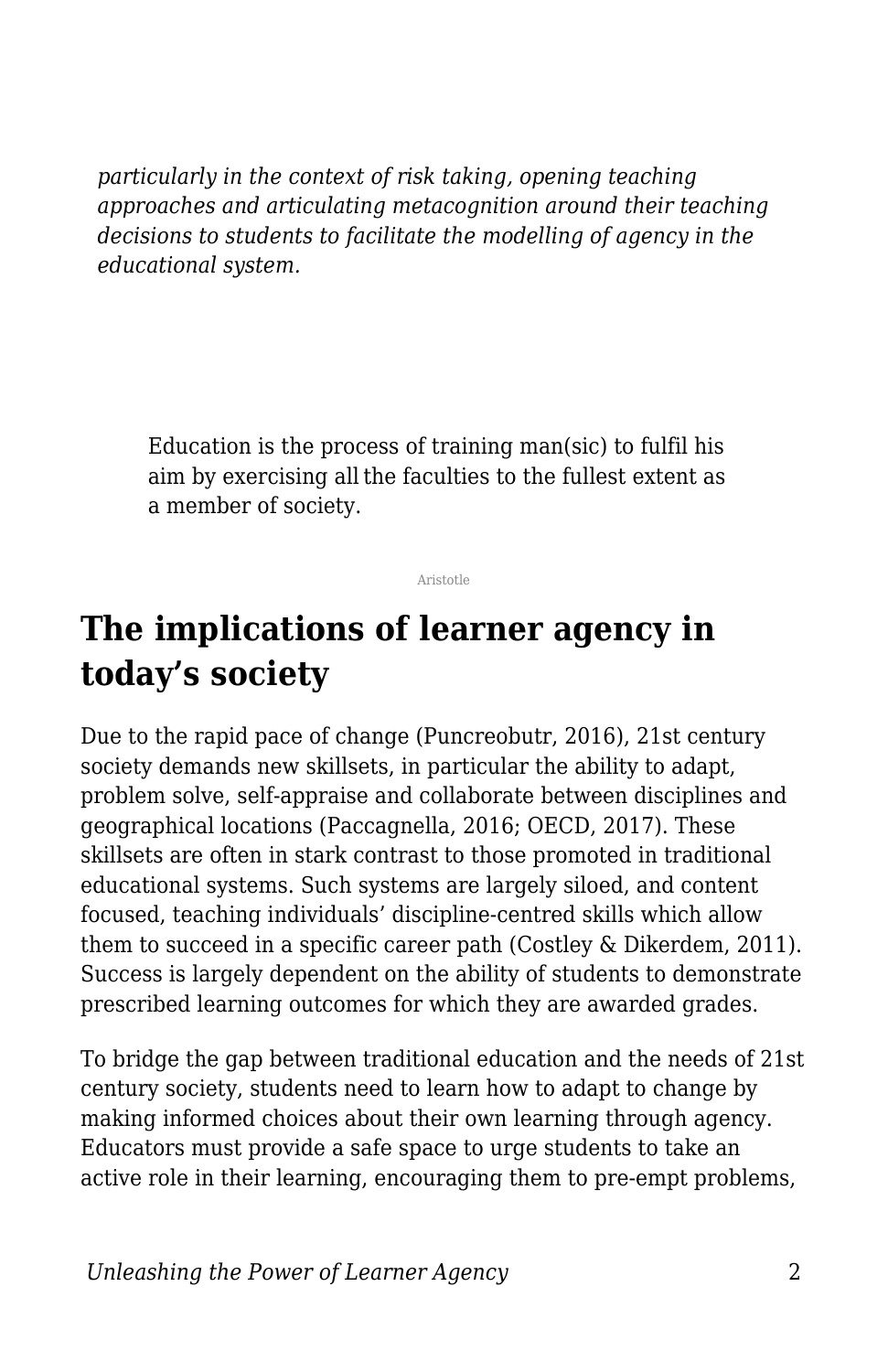self-assess their skills level, identify their own learning outcomes, and adapt their skills (European Commission 2015; Savickas & Porfeli, 2012). In addition, educators must model agency by taking risks in their teaching, allowing themselves to be vulnerable, empathetic, and being open with their students (Hase, 2014, 2017).

If we encourage students to embrace their agency, we not only inspire them but empower them. Every environment has the potential to be a learning environment, and successful students will be the ones who have the skills to adapt (learning) environments to their individual needs. Therefore, learners' must understand their strengths and challenges and identify strategies to support their learning. Therefore, we need to foster self-determined learners who can monitor their progress and make connections with prior learning (McClaskey, 2016).

### **Pedagogies that support learner agency**

There are several pedagogies that support learner agency. This chapter will explore a hybrid of problem-based learning (PBL) and universal design for learning (UDL) to apply heutagogical principles, enhancing learner agency in today's higher education system.

#### **Problem-based learning (PBL) and learner agency**

Problem-based learning (PBL) is a learner-centred pedagogy that reverses didactic education. Students explore ill-defined complex scenarios, and then identify and develop the knowledge needed to address such through a collaborative seven step process, adopting one of several team roles (Helelä & Fagerholm, 2008; O Brien et al., 2019a).

In groups, learners meet regularly to reflect, self-assess and provide feedback to their peers. Educators guide learners through the process and emphasise that PBL is not concerned with wrong or a right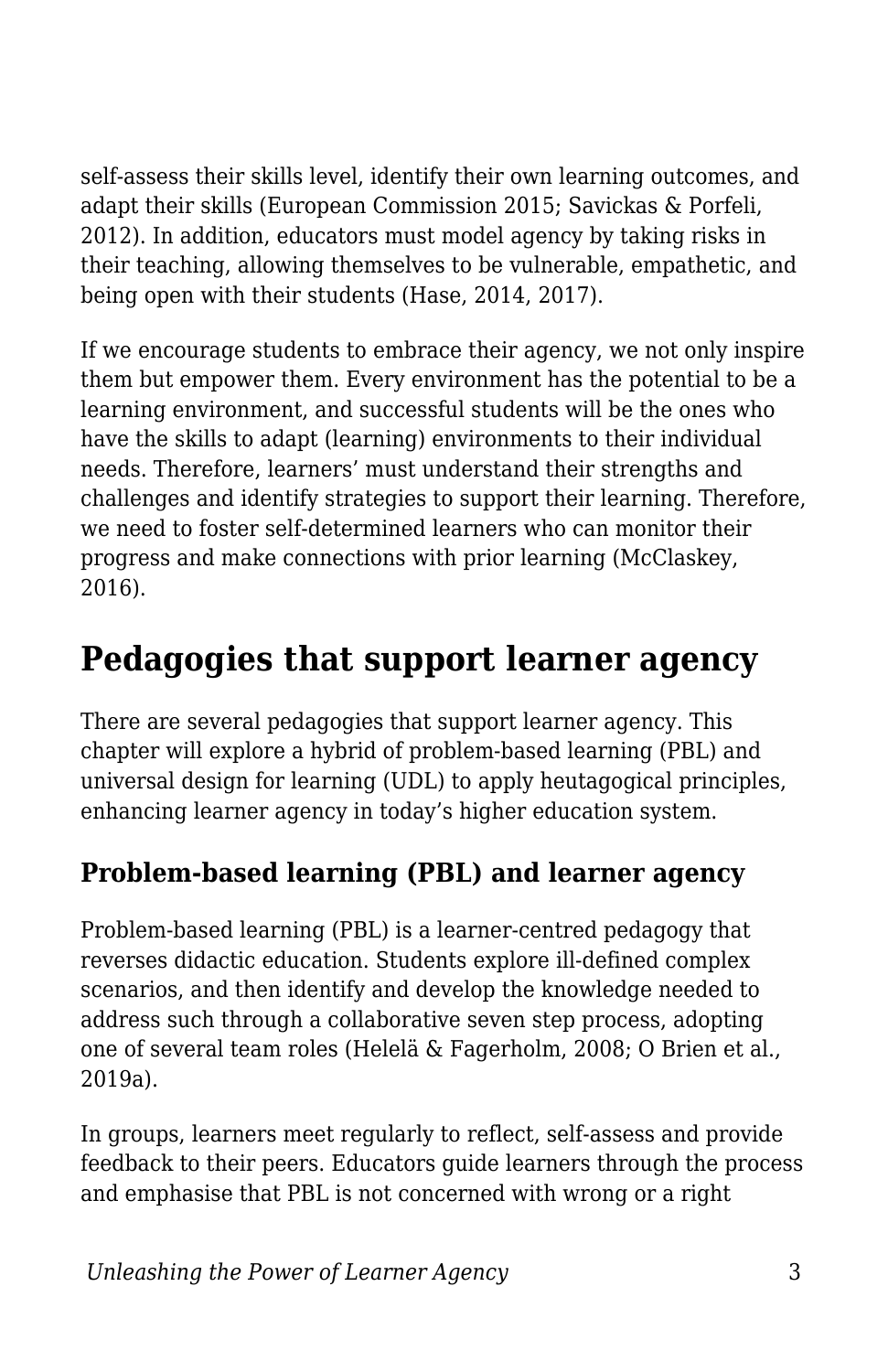answers, encouraging learners to articulate their thought process for their approach (Helelä, & Fagerholm, 2008). Many of these tenets align with heutagogy particularly the focus on process, self-direction, collaboration and authentic learning (Blaschke, 2012; Hase & Kenyon, 2007).

In the initial stages, PBL learners experience a high level of anxiety (Fiddler & Knoll, 1995). Studies have also shown that there is a high drop-out rate particularly with distance and online PBL, learners cite challenges regarding identifying knowledge gaps, how to approach the PBL process, and working collaboratively. However, learners have emphasised the positive impact it has on understanding how they and others learn, thus developing self-awareness (O'Brien et al., 2019b).

The high dropout rate in the initial stages of PBL illustrate that it is far from perfect. The student experience needs to be supported to alleviate anxiety and to encourage students to embrace uncertainty to enhance their learning. In particular within PBL, we need to.

- Make learners aware of how they learn, their learning preferences and how these impact their peers, support group work and metacognition, and nurture the heutagogical principles of self-awareness and self-direction.
- Develop skills to provide opportunities for learners to appraise their own work and that of their peers, empowering students to work more effectively in groups and facilitating the heutagogical principle of collaboration and assessment.
- Creating an awareness of how learners approach PBL to alleviate uncertainty (Gibbings et al, 2015), while encouraging self-appraisal and articulating metacognitive processes to support learners to adapt their approaches (Zimmerman & Schunk, 2001, p.5) and thus applying the heutatogical principle of reflection.

This chapter will explore how PBL can be integrated with UDL to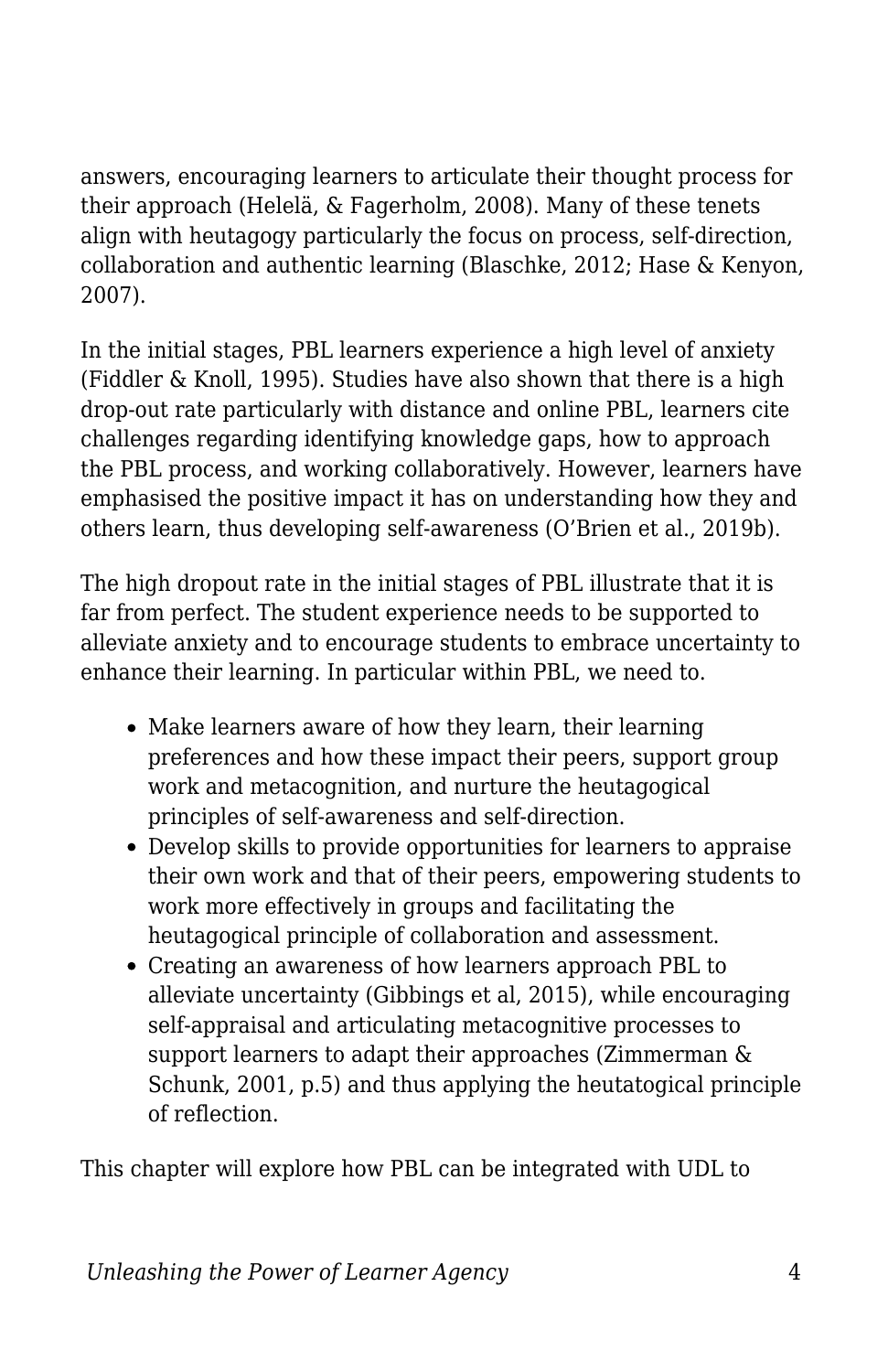nurture learner agency to empower 21st century learners.

#### **Universal design for learning (UDL) and learner agency**

Universal design for learning (UDL) is a framework that provides ALL students with equal opportunities to learn (Rose 2002). The three principles of UDL CAST (2018) provide a framework so that curricula and instruction are designed to be accessible and engaging. These principles are:

- **Multiple means of engagement**. Stimulates motivation and sustained enthusiasm for learning by promoting various ways of engaging with materials.
- **Multiple means of representation.** Presents information and content in a variety of ways to support understanding by students with different learning approaches/abilities.
- **Multiple means of action/expression**. Offers options for learners to demonstrate their learning in various ways, e.g., allowing choice of assessment type.

Furthermore, students are encouraged to take ownership of their learning from an early age. This supports the concept of heutagogy where the learner is at the centre of the learning process rather than the teacher or the curriculum (Hase, 2014).

Novak (2019) explores how UDL allows educators to remove barriers to learning by offering voice and choice. When we provide students with agency, we encourage them to be more engaged and creative. This, in turn, produces education that's more equitable and inclusive.

However, when UDL is adopted, it is largely through a design framework and is not made visible to learners. UDL needs to be made explicit by leveraging it as a conversational framework to discuss learner incomes, in particular their motivations, preferences, and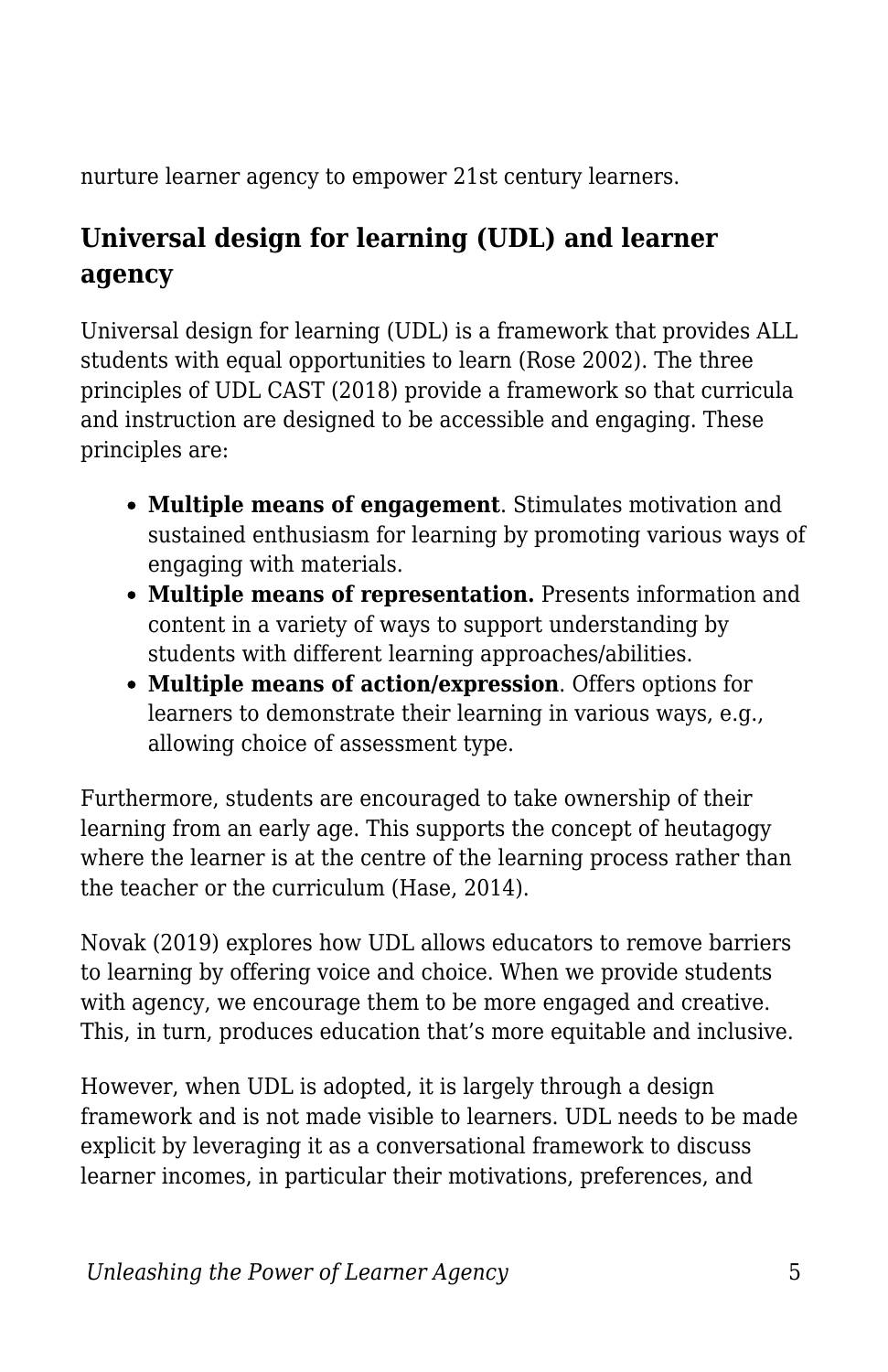strengths, so they can adapt the learning environment to meet their individual needs. By using the UDL framework in this way, educators can accept learner variability as a strength to be leveraged, not a challenge to be overcome (Rose & Meyer, 2002). In addition to providing a design framework, UDL also contributes to the construct of student-centrism by emphasizing the role of UDL in the development of "expert learners" (Meyer, Rose, & Gordon, 2014).

The earlier that the principles of UDL are introduced to students, the greater are the opportunities to support the development of key skills for independent learning. This develops individuals who have the ability to curate and process knowledge and make informed choices about their learning needs and outcomes to ensure they achieve their full potential as learners.

UDL is largely dependent on the individual learner focusing on themselves and their needs. In collaborative societies, learners need to become aware of the impact that their individual preferences have on their peers and their environment. To date, UDL has not been explored as a means of applying heutagogical principles and facilitating learner agency. Combined, UDL and PBL can extend the development of learner agency to collaborative and authentic environments. We call this the pedagogy of choice which empowers and enables learners to make informed choices regarding their learning.

#### **Pedagogy of choice**

The pedagogy of choice has been referred to in various contexts. Bali (2019) defined the pedagogy of choice as a 'pedagogy or curriculum that has many opportunities for learners to make their own choices' (para. 3). Furthermore, Cummins (2009) argued that choice requires educators to challenge their assumptions regarding the current learning environment, particularly with a view to the role of the learner – students make decisions regarding what and how they learn.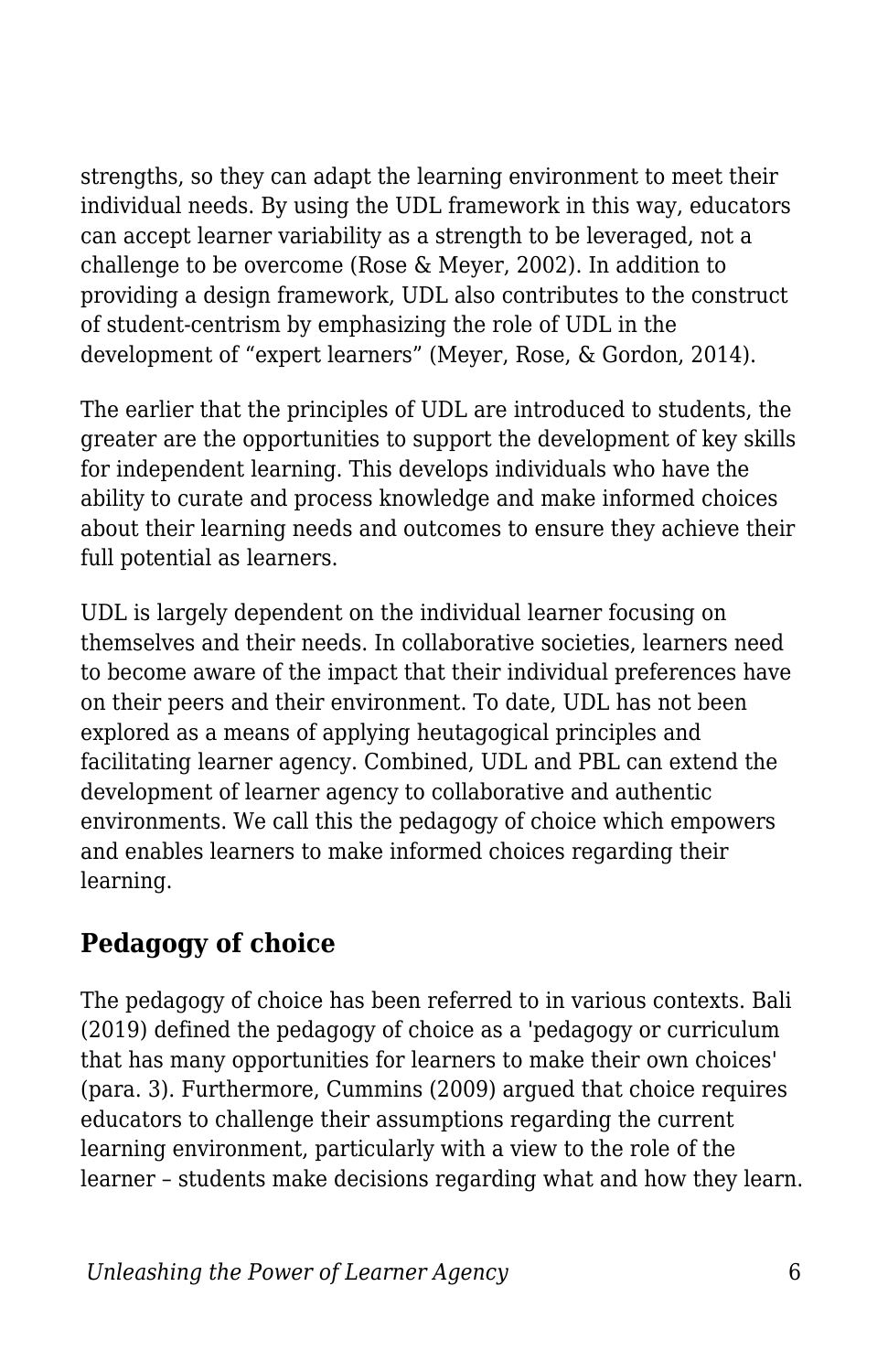However, the provision of choice for learners is simply not enough; we need to support learners to develop a specific skillset to aid decision making, while applying the pedagogy of choice in practice. It is important to develop students' skills in self-awareness, decision making and metacognition to develop their confidence in forming their own learning pathway and nurture their transition from dependent to independent learners.

Previously, we looked at two pedagogies that facilitate learner agency. PBL is process-based and collaborative, focusing on engaging learners in multidisciplinary authentic learning experiences. However, learners often feel underprepared regarding their redefined role. UDL develops the expert learner but is limited to individual preferences and choices. It does not consider pedagogical approaches such as collaborative learning, uncertainty, and authentic learning. Furthermore, UDL is largely a design framework and needs to be made explicit as a conversational framework to encourage learner self-awareness and foster agency.

The pedagogy of choice (Figure 1) combines PBL and UDL to scaffold the students learning experience through a self-determined process of collaborative, authentic, and ill-structured learning. UDL provides opportunities for learners to consider their learning incomes through dialog (what they bring to the learning environment and what they want from it). When used transparently, UDL encourages the learner to become self-aware of his/her own preferences and how these can impact engagement with other learners and with the learning process. PBL empowers learners to make both individual and collaborative decisions, reflect on these, and explore how their learning can be applied to multiple contexts. UDL further scaffolds the experience of how learners use and express their knowledge. This holistic approach nurtures agency by providing opportunities for learners to determine their preferences, needs, and how they interact with others and the learning environment.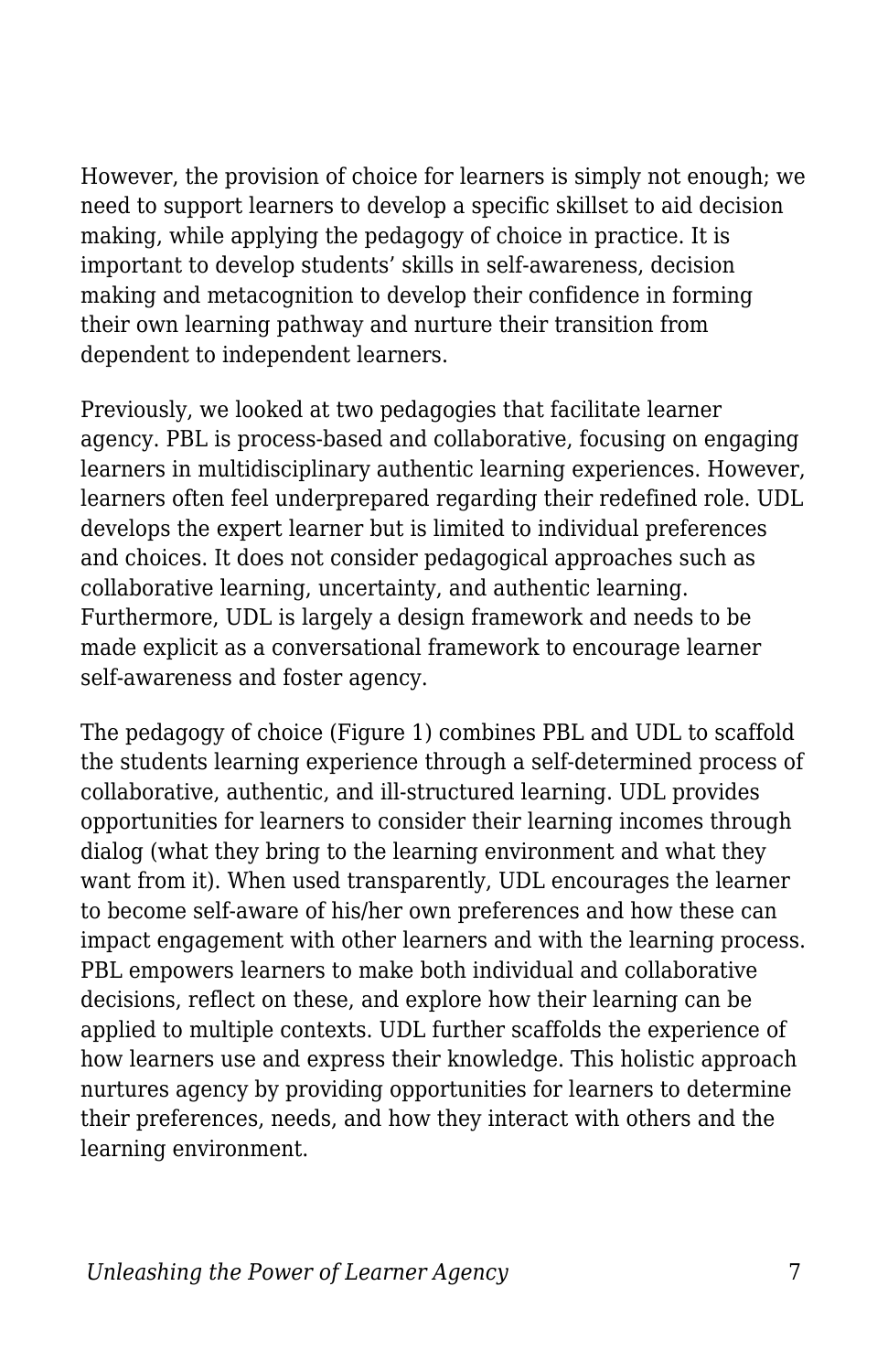The next section illustrates a case study on how the pedagogy of choice has been applied in practice.

### **Case study on the application of the pedagogy of choice in developing learner agency**

This section describes how the pedagogy of choice was applied within the constraints of the current HE system.

In September 2019, a third-year undergraduate module in educational technology was redesigned to enhance learner agency. As educational technology is constantly changing, it is difficult to teach students all technologies they could potentially encounter. Therefore, the module was adapted to empower learners to identify and critique the relevant technologies to be used in authentic contexts and how to apply these using pegogical best practice. The class consisted of 30 students who had participated in work placement the previous semester. To align with the pedagogy of choice, the module was redesigned as follows.

**Identification of learning incomes.** Firstly, learners participated in a poll expressing their motivation for engaging with the module and the challenges they experienced in work placement. Based on the results, the class discussed how digital learning technologies might address some of the challenges they faced. This made the module more appealing to the individual learners' preferences, which aligns with the heutagogical principles of self-direction and reflection.

**Providing opportunities for agency by incorporating authentic** inquiry-based learning. The lecturer then developed a trigger which represented an authentic problem in the workplace. The learners were asked to develop a plan and a digital resource to address the problem. Learners could choose a topic they wanted to focus on. All students choosing the same topic formed a PBL group, which aligns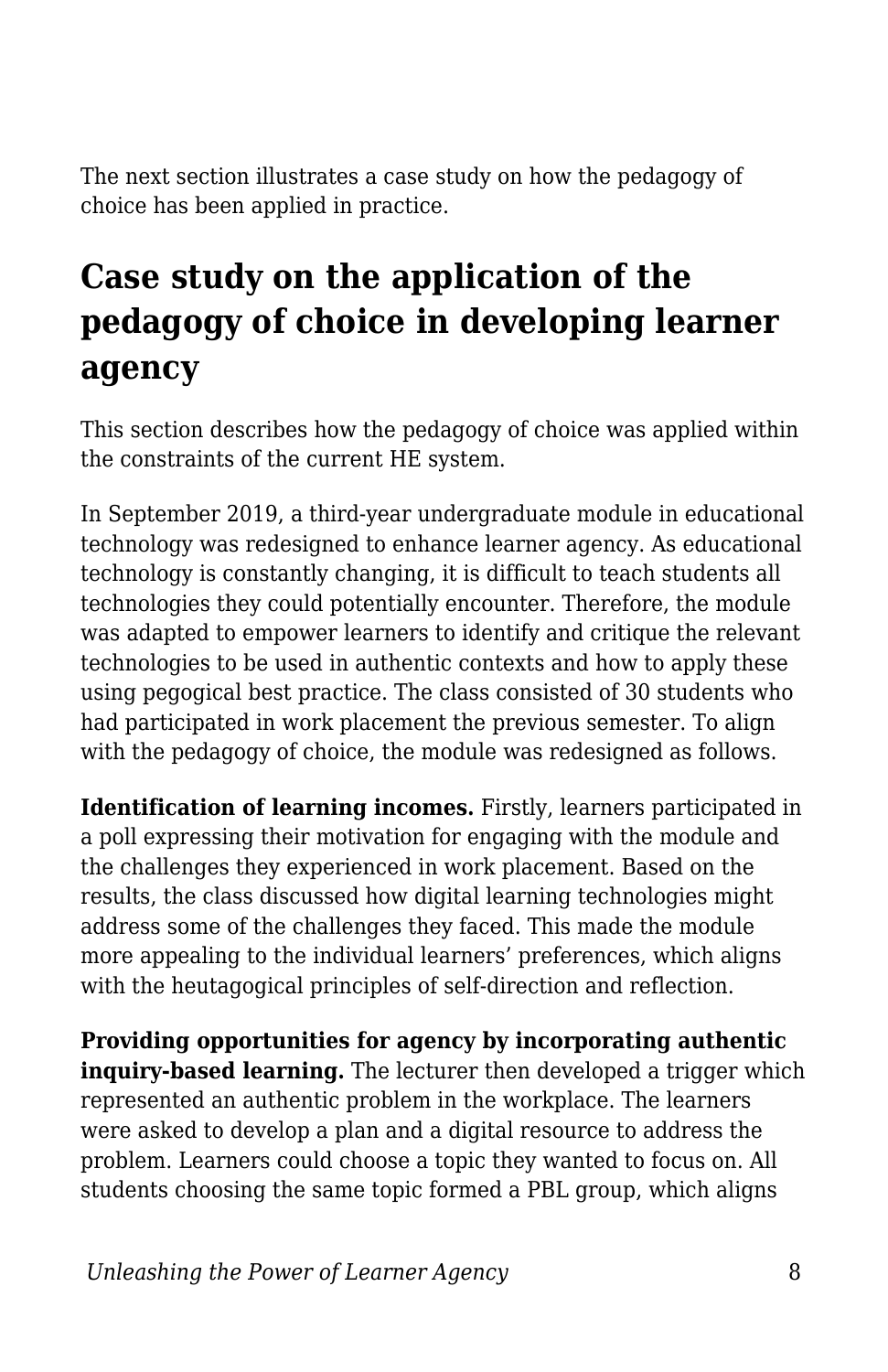with the heutagogical principles of collaboration and exploration.

**Nurturing agency by emphasising the importance of process**. In PBL, the focus is on the process and not the outcome. Therefore, learning outcomes were rewritten to value learning processes rather than learning products. For example, rather than using a particular type of technology, learners evaluated how a digital resource can be effectively used to meet the needs of a group of learners. This aligns with the heutagogical principle of capability (Blaschke, 2012; Hase & Kenyon, 2009).

Figure 1

The pedagogy of choice: A hybrid of PBL and UDL.



*Unleashing the Power of Learner Agency* 9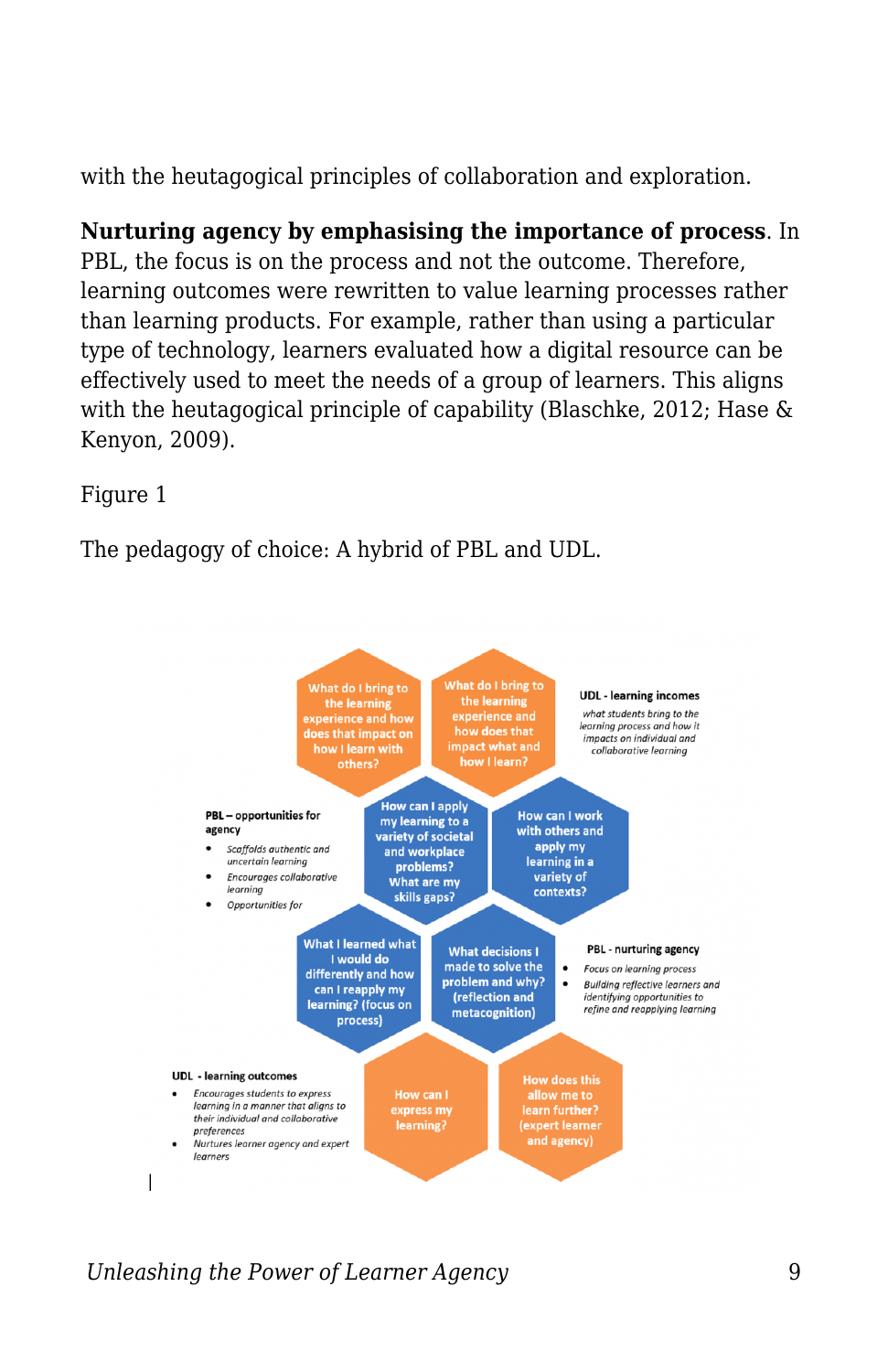**Providing opportunities and nurturing agency in everyday teaching**. Each week learners participated in:

- 1. **A lecture** discussing PBL, UDL, assessment and feedback literacy and peer feedback.
- 2. **A PBL tutorial**. Students met each week in their PBL groups to develop a plan and a digital resource for the PBL trigger. Students completed one of the seven PBL steps each week. Each group was provided with an online collaborative space to complete each step of the PBL process. This encouraged students to continue their collaboration outside of class or for those who struggled with face to face expression, to contribute through alternate channels.
- 3. **A lab**. Each week, a lab was provided on a different type of digital learning technology. Learners were given a poll each week and voted on the technology they would like to explore in the proceeding lab. Lab sheets and videos were provided, and the students worked at their own pace, collaborating with each other and asking the lecturer questions as needed.

In the PBL classes, we discussed the PBL process, how we might approach the trigger, and how students could evidence their learning. Lectures were largely discussion based. To illustrate the importance of process rather than product, the class evaluated different types of educational resources and discussed how everyday technologies could be used in different ways to enhance learning.

The UDL classes were discussion based and were concerned with creating self-awareness. In the context of UDL principles, we discussed: How would you like to learn in the context of UDL principles, how you would like to demonstrate your learning, what ways would you like to express this, and how would you like to engage with your peers in class and the lecturer? The last topic to be discussed in class was how the students' learning preferences could impact the PBL group and how they collaborate, express and engage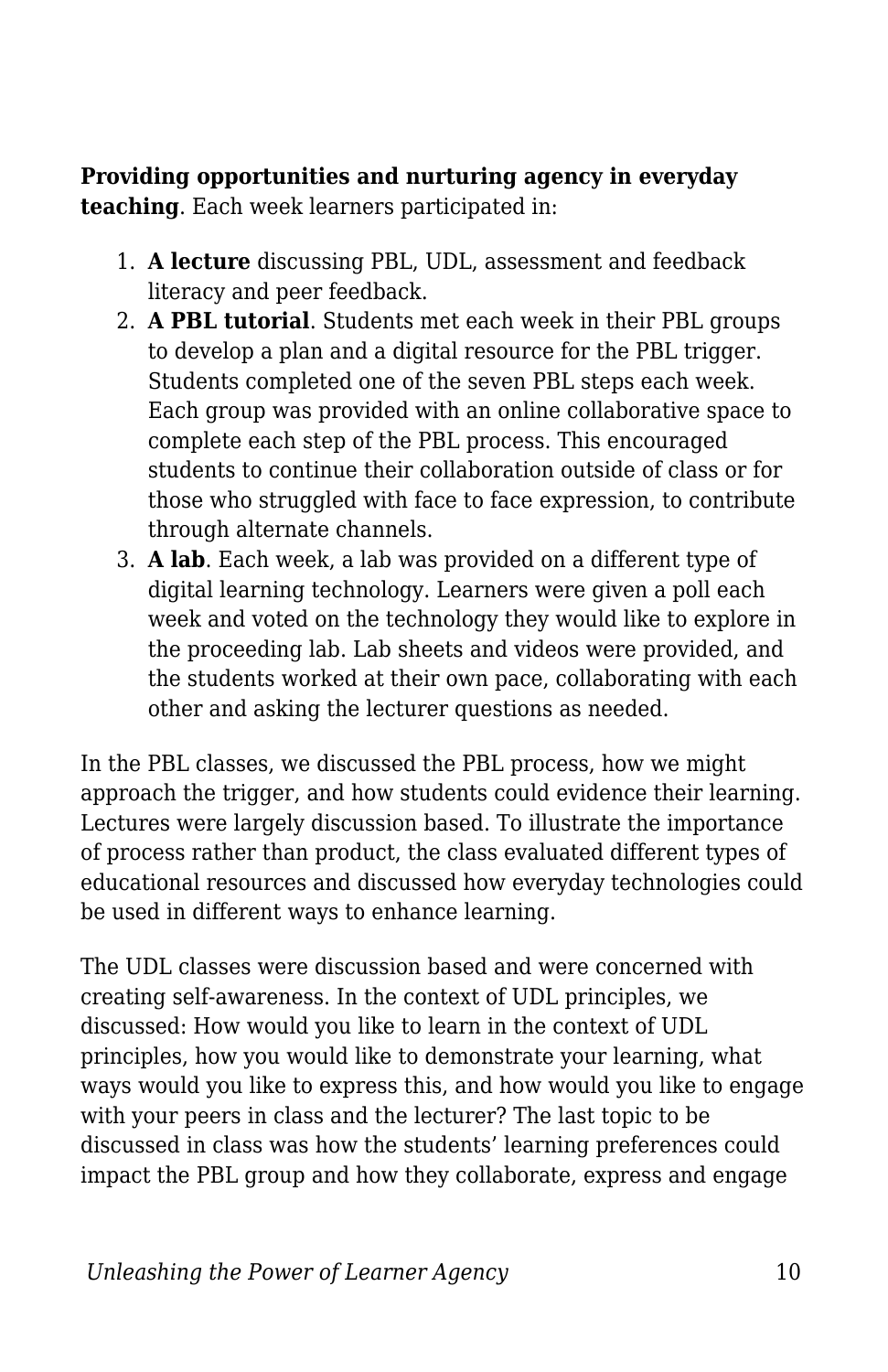with each other. This allowed UDL to be made explicit and extended it beyond the individual. It encouraged self-awareness of how students learn individually and collaborate in groups. This encouraged learners to be empathetic towards their peers when working in groups and allow them to adapt the learning environment to their own individual and peer learning needs.

Assessment literacy classes encouraged self-appraisal, learners graded written sample assessments, and discussions were held regarding how they might express their learning in different forms, e.g., as a video, diagram, and/or podcast. The class discussed what good design plans and digital resources might look like.

In the peer assessment classes, learners developed a peer evaluation sheet in their PBL groups to encourage them to critique digital resources. Sample scenarios of peer feedback were given to groups, and discussions were held about what peer feedback might be useful and what might not. This developed self-appraisal skills.

Finally, learners engaged in peer learning as part of the assessment process. Each group presented their digital resource and were allocated a group to review. Marks were awarded to the peer reviewers regarding their ability to critique the design and pedagogical use of a digital resource.

### **Learning outcomes: Modelling UDL in practice**

In addition, the module was delivered in line with UDL principles, and this was made explicit throughout. The lecturer explained the rationale for why they were delivering the module in the specific manner and how it aligned to UDL principles.

#### 1. **Multiple forms of representation**. Each week lab material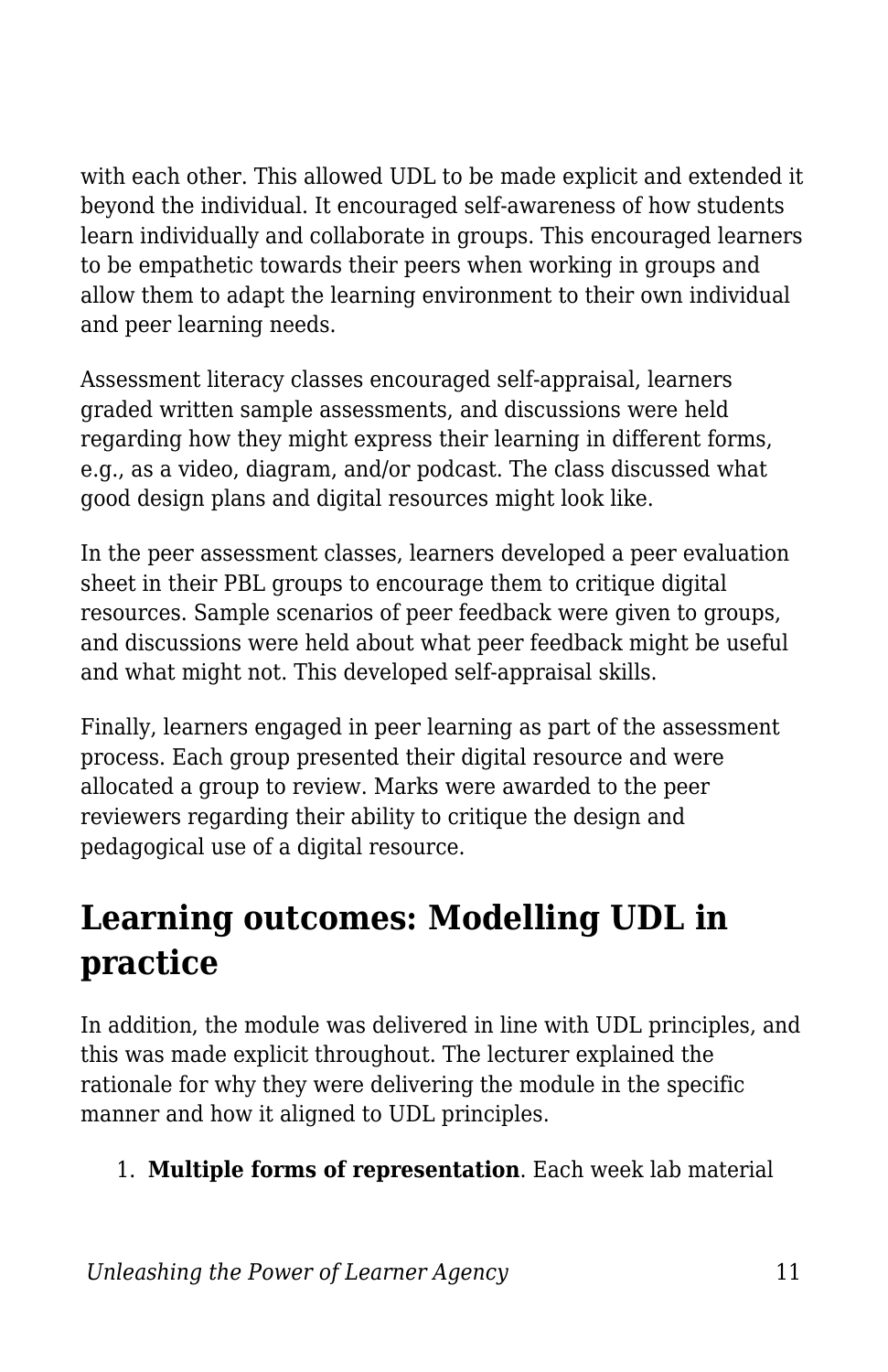was available in text, video, and podcast form. Learners could choose to physically attend class or view pre-recorded material online.

- 2. **Multiple forms of engagement.** In class lectures, learners could contribute via a poll. Learners could choose to meet faceto-face or work on the problem using technology mediated spaces provided by the lecturer. PBL groups could collaborate with each other at each stage of the PBL processes using text, video, or audio.
- 3. **Multiple forms of expression.** Learners could choose their mode of assessment, and they could choose to submit their assignment through text, audio (podcast), or graphically (info graphic or poster).

### **Challenges**

Content provided in lectures was largely focused on building learner confidence and self-awareness. Therefore, learners had to identify and gather the learning material required to solve the problem trigger, and they experienced a number of challenges in transitioning to such a learner-centred approach. In particular, students found it difficult to exercise their agency when making choices regarding what to learn, how to learn, and how to express their learning in relation to the module. They relied largely on the lecturer to help them to make what they perceived as a 'right' decision. Also, despite scaffolding of the PBL process in lectures and through tutorials, learners struggled with how to approach the problem trigger, specifically in choosing what elements of the trigger to focus on and how to decide on the best approach to meet the needs of the problem trigger. We adopted a questioning approach to encourage students to articulate their metacognitive processes. For future iterations, providing examples of solved PBL triggers and prompts for metacognition could potentially provide additional support through the PBL process. Also, providing classes in information literacy to encourage learners to identify their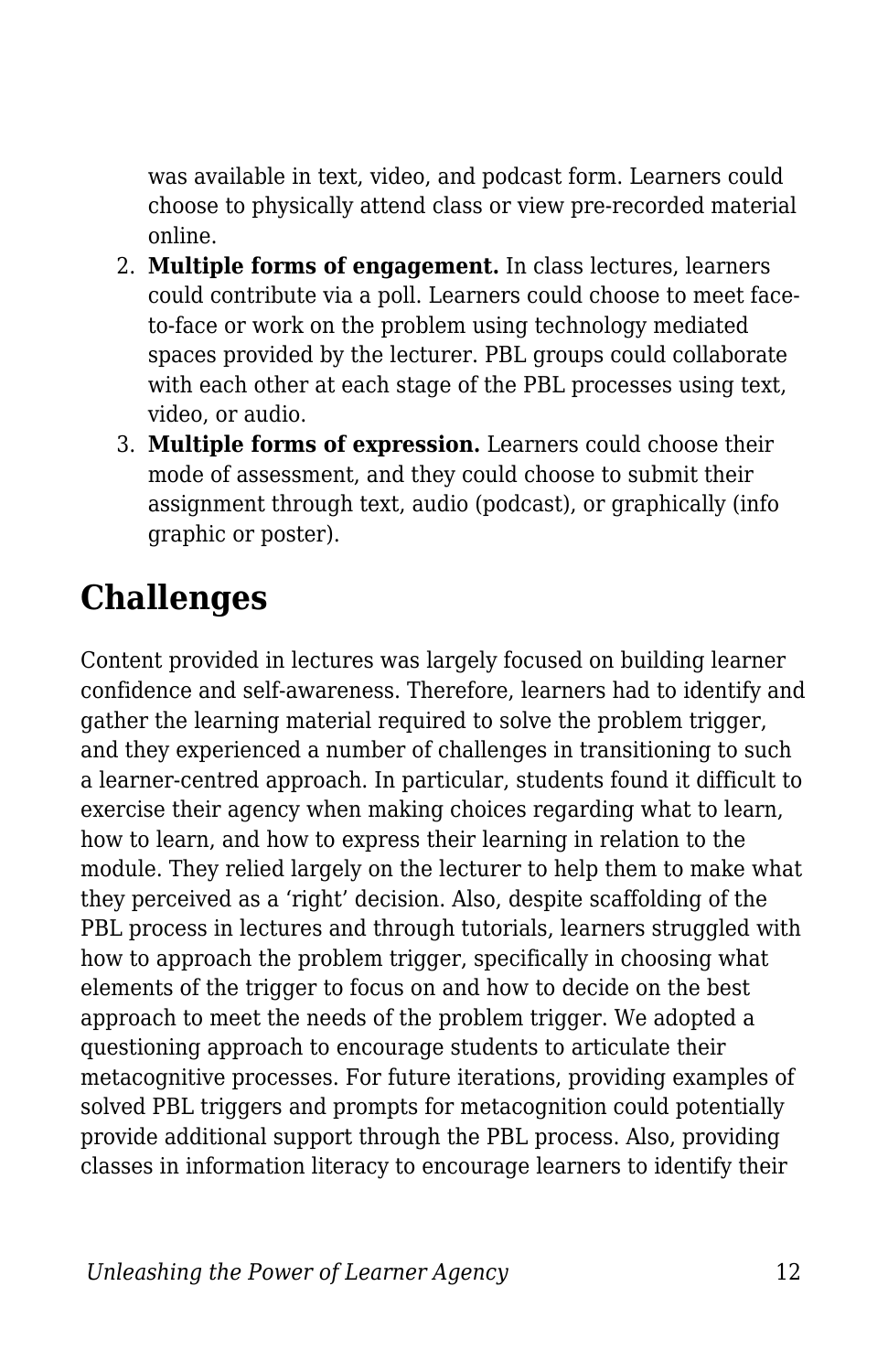knowledge gaps and guidance on how to fill these may have helped build learner confidence in exercising agency. To exercise their agency further, students could potentially develop their own problem trigger.

In addition, learners were encouraged to choose their mode of assessment and found it challenging to identify how to express their learning in different ways. Assessment literacy classes focused on exploring written modes of assessment and discussing how they might be conveyed in different ways. Further scaffolding, by providing examples of assessments in alternative modes and asking the students to provide feedback on these, may assist with addressing some of the challenges. Both assessments were weighted equally. The high stakes associated with these assignments may have inhibited learners to take perceived risks regarding their mode of assessment. Introducing shorter formative assessment, which are lower risk, to encourage learners to experiment with a variety of modes could build confidence.

Lastly, learners struggled regarding peer reviewing and feedback which lacked depth and was mainly positive. Providing opportunities for learners to generate feedback on their own digital resources or digital resources that were developed by individuals beyond the classroom may build critical thinking skills in a safe environment. Furthermore, discussing how an individual might interpret and apply this emotionally and logistically could facilitate self-appraisal and selfregulation.

### **Conclusion**

This chapter explored a case study in which a hybrid of PBL and UDL were applied in higher education to facilitate learner agency through the application of heutagogical principles. UDL was used to nurture self-awareness in the student group, encouraging learners to consider their learning incomes from the perspective of their individual and collective needs. This prepared learners for engaging in a PBL,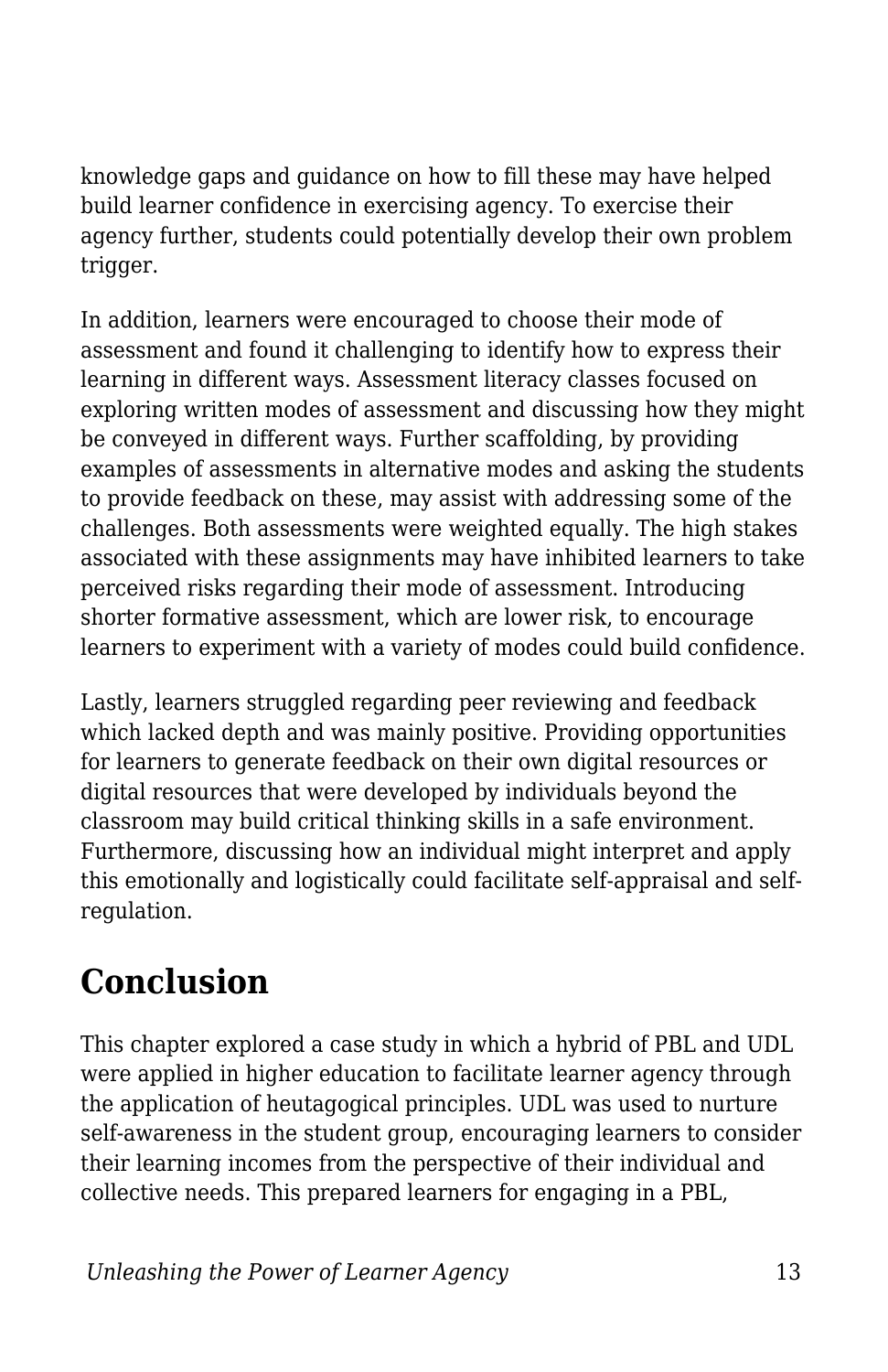through a collaborative, ill-defined learning environment which they will experience in the world of work. PBL provided opportunities for students to exercise their agency and nurtured this through processbased (rather than content-based) learning, self-reflection, and metacognition, thus further developing their skills. This provided learning outcomes which valued learner agency and diversity rather than 'right' or 'wrong' answers.

Overall, the students enjoyed having choice, however, experienced high levels of anxiety in exercising agency. Additional scaffolds need to be provided to alleviate learner anxiety, in particular the use of examples, the integration of information literacy skill building exercises, and increased reflection on the learner's experience and emotion throughout the process so they can self-regulate and adapt to build reliance and learner confidence. Further consideration also needs to be given in encouraging agency during the provision of professional development for higher education educators, particularly in the context of risk-taking, opening teaching approaches, and articulating metacognition around their teaching decisions to students in order to facilitate the modelling of agency in the educational system.

#### **References**

- Abraham, R. R., & Komattil, R. (2017). Heutagogic approach to developing capable learners. *Medical Teacher, 39*(3), 295-299.
- Bali, M., (2019). *Pedagogy of choice for critical thinking.* https://edtechbooks.org/-grd [accessed on 6<sup>th</sup> April 2020)
- Blaschke, L. M. (2012). Heutagogy and lifelong learning: A review of heutagogical practice and self-determined learning. *The International Review of Research in Open and Distributed Learning, 13*(1), 56-71.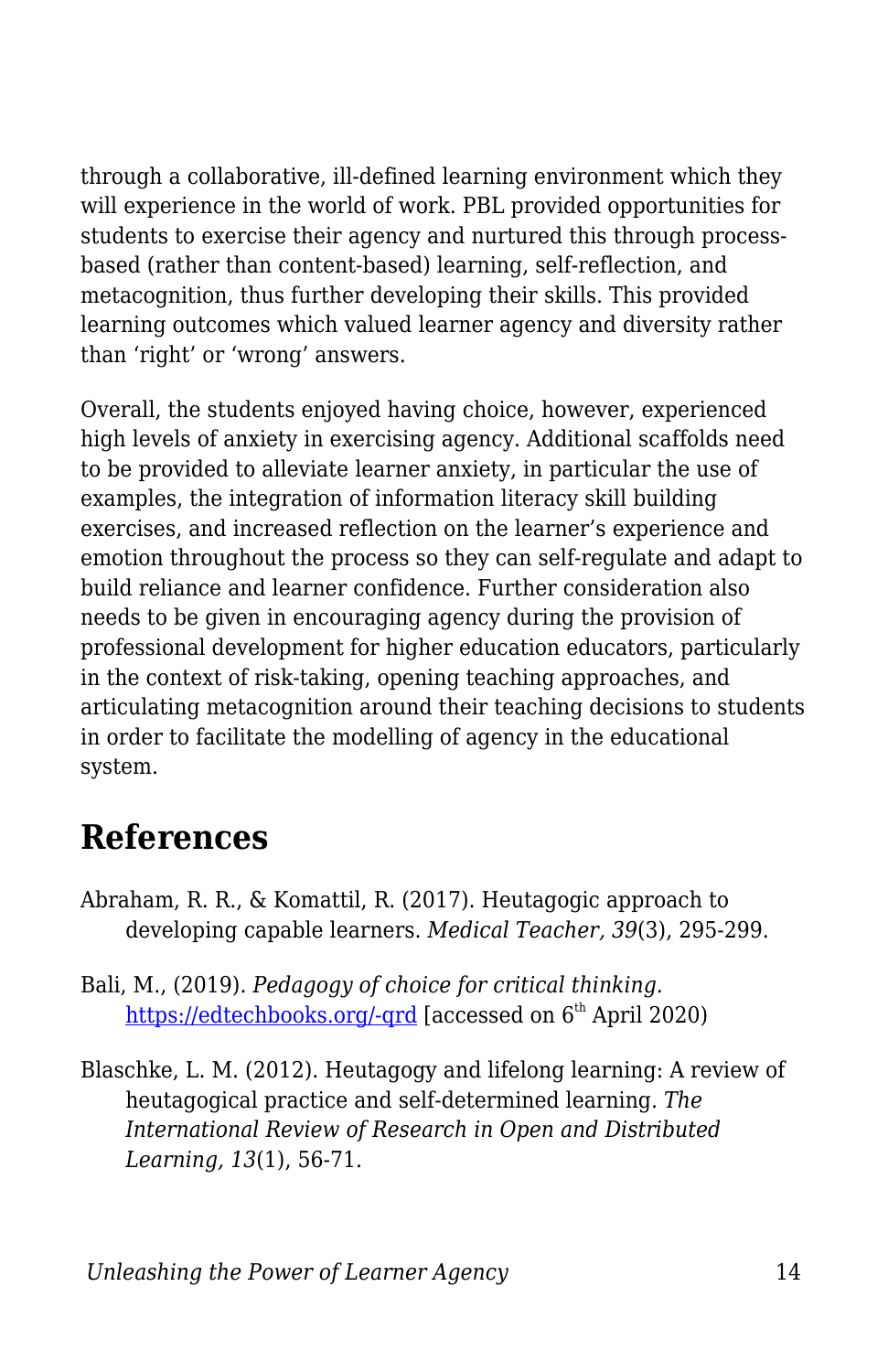- Bracken, S., & Novak, K. (Eds.). (2019). *Transforming higher education through Universal Design for Learning: An international perspective*. Routledge London.
- Biesta, G., Priestley, M., & Robinson, S. (2015). The role of beliefs in teacher agency. *Teachers and teaching, 21*(6), 624-640.
- CAST (2018). Universal Design for Learning Guidelines, version 2.2. <http://udlguidelines.cast.org> 23/08/2020
- Costley, C., & Dikerdem, M. A. (2011). Work based learning pedagogies and academic development. Project Report. Middlesex University, London, UK. [https://edtechbooks.org/-JLTI](http://eprints.mdx.ac.uk/8819/1/) [accessed on  $19<sup>th</sup>$  August 2020]
- Cummins, J. (2009). Pedagogies of choice: Challenging coercive relations of power in classrooms and communities. *International Journal of Bilingual Education and Bilingualism, 12*(3), 261-271.
- Downing, K., Kwong, T., Chan, S. W., Lam, T. F., & Downing, W. K. (2009). Problem-based learning and the development of metacognition. *Higher Education, 57*(5), 609-621.
- European Commission. (2015). *Education and Training 2020. Working Group Mandates 2016–2018*. Brussels: European Commission.
- Fiddler, M. B., & Knoll, J. W. (1995). Problem-based learning in an adult liberal learning context: Learner adaptations and feedback. *Continuing Higher Education Review, 59*, 13-24.
- Gibbings, P., Lidstone, J., & Bruce, C. (2015). Students' experience of problem-based learning in virtual space. *Higher Education Research & Development, 34*(1), 74-88.
- Hase, S., & Kenyon, C. (2007). Heutagogy: A child of complexity theory. *Complicity: An international journal of complexity and*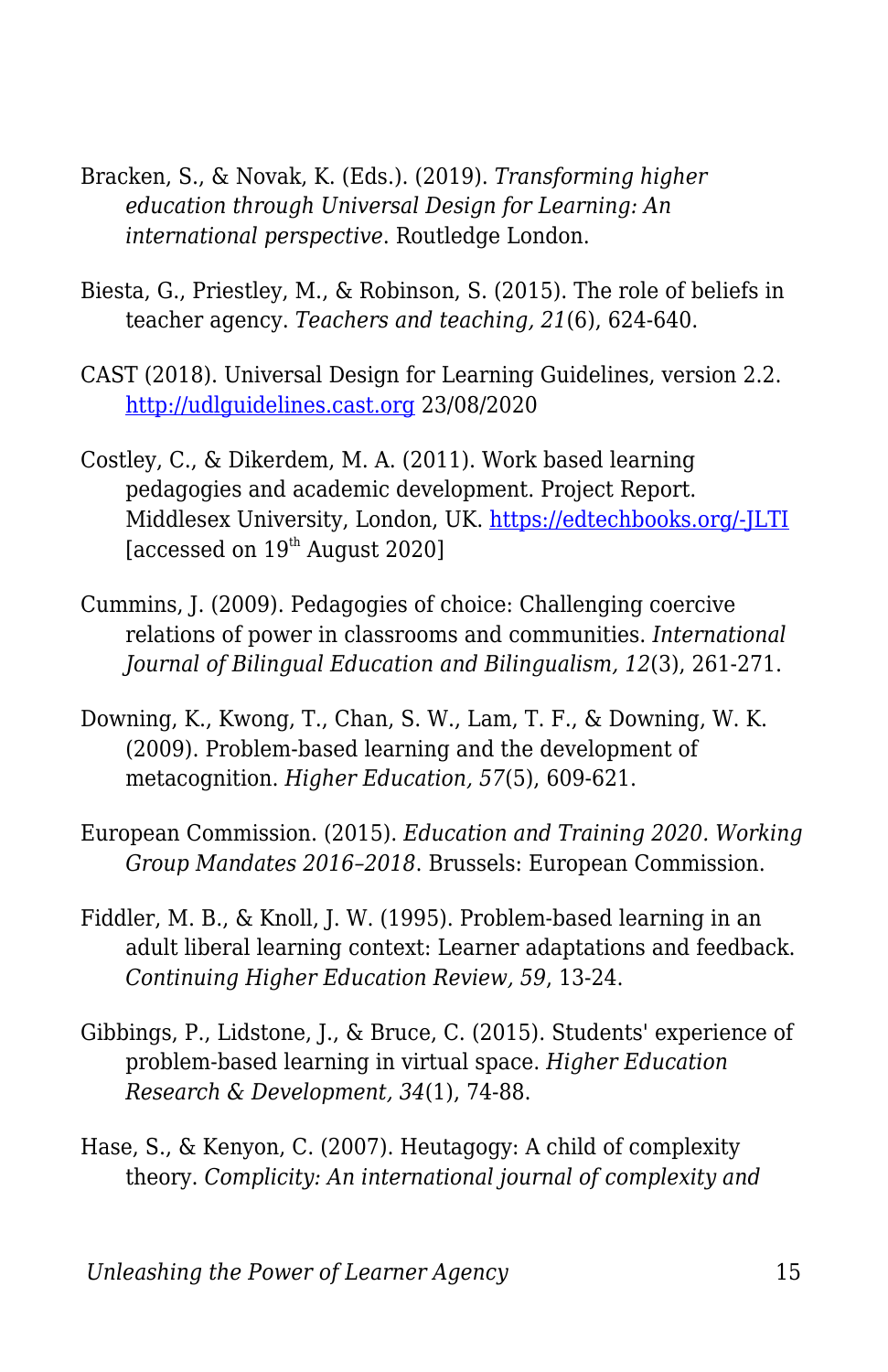*education, 4*(1).

- Hase, S. (2014). Skills for the learner and learning leader in the 21st century. In L.M. Blaschke, C. Kenyon, & S. Hase (Eds.), *Experiences in self-determined learning*, (pp. 98-107). United States: CreateSpace Independent Publishing Platform. [https://edtechbooks.org/-Kzdo](https://uol.de/coer/announcements/free-oer-now-available-experiences-in-self-determined-learning/)
- Hase, S. (2017). Four characteristics of learning leaders. *TeachThought*. https://www.teachthought.com/pedagogy/4-characteristics-learnin g-leaders/
- Helelä, M., & Fagerholm, H. (2008). *Tracing the roles of the PBL tutor: A journey of learning*. ISBN 978-952-5685-32-9 [https://edtechbooks.org/-Fxp](https://www.theseus.fi/bitstream/handle/10024/97121/pbl.pdf?sequence=1)
- O'Brien, E., McCarthy, J., Hamburg, I., & Delaney, Y. (2019a). Problem-based learning in the Irish SME workplace. *Journal of Workplace Learning.*
- O'Brien, E., Hamburg, I., & Southern, M. (2019). Using technology‐ oriented, problem‐based learning to support global workplace learning. In Kenon, V. H., & Palsole, S. V. (Eds.), *The Wiley handbook of global workplace learning*. United States: John Wiley & Sons.
- OECD, (2017). *Future of work and skills: Paper presented at the 2nd Meeting of the G20 Employment Working Group,* 15-17 February 2017 Hamburg, Germany. OECD.
- McClaskey, K. (2016). *Developing the expert learner through the stages of personalized learning*. https://udl-irn.org/wp-content/uploads/2018/04/McClaskey\_K2016 PersonalizedLearning.pdf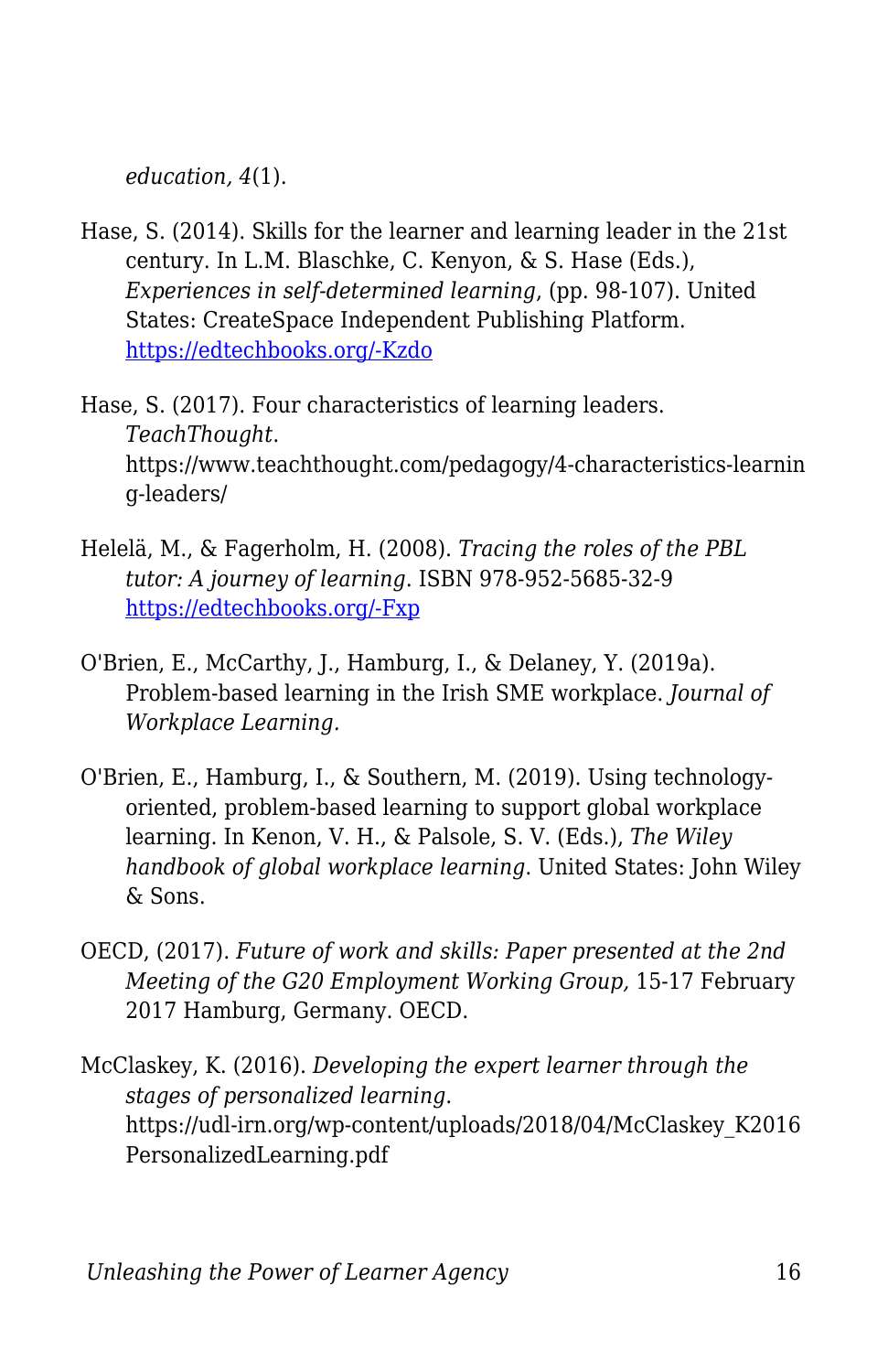- Meyer, A., Rose, D.H., & Gordon, D. (2014). *Universal design for learning: Theory and practice*. Wakefield, MA: CAST Professional Publishing.
- Novak, K. (2019). Models of voice and choice: Recognize teachers' diverse experiences when implementing Universal Design for Learning strategies. *Principal, 99*(1), 20–23. [https://edtechbooks.org/-kCNK](https://www.naesp.org/principal-septemberoctober-2019-personalized-learning/models-voice-and-choice)
- Puncreobutr, V. (2016). Education 4.0: New challenge of learning. *St. Theresa Journal of Humanities and Social Sciences, 2*(2).
- Paccagnella, M. (2016) Age, ageing and skills: Results from the Survey of Adult Skills. *OECD Education Working Papers*, No. 132. Paris: OECD Publishing
- Savickas, M.L. & Porfeli, E.J. (2012) Career Adapt-Abilities Scale: Construction, reliability and measurement equivalence across 13 countries. *Journal of Vocational Behaviour*, *80*, 661-673
- Zimmerman, B. J., & Schunk, D. H. (2001). *Self-regulated learning and academic achievement: Theoretical perspectives* (2nd ed.). New York, NY, & London, UK: Routledge.